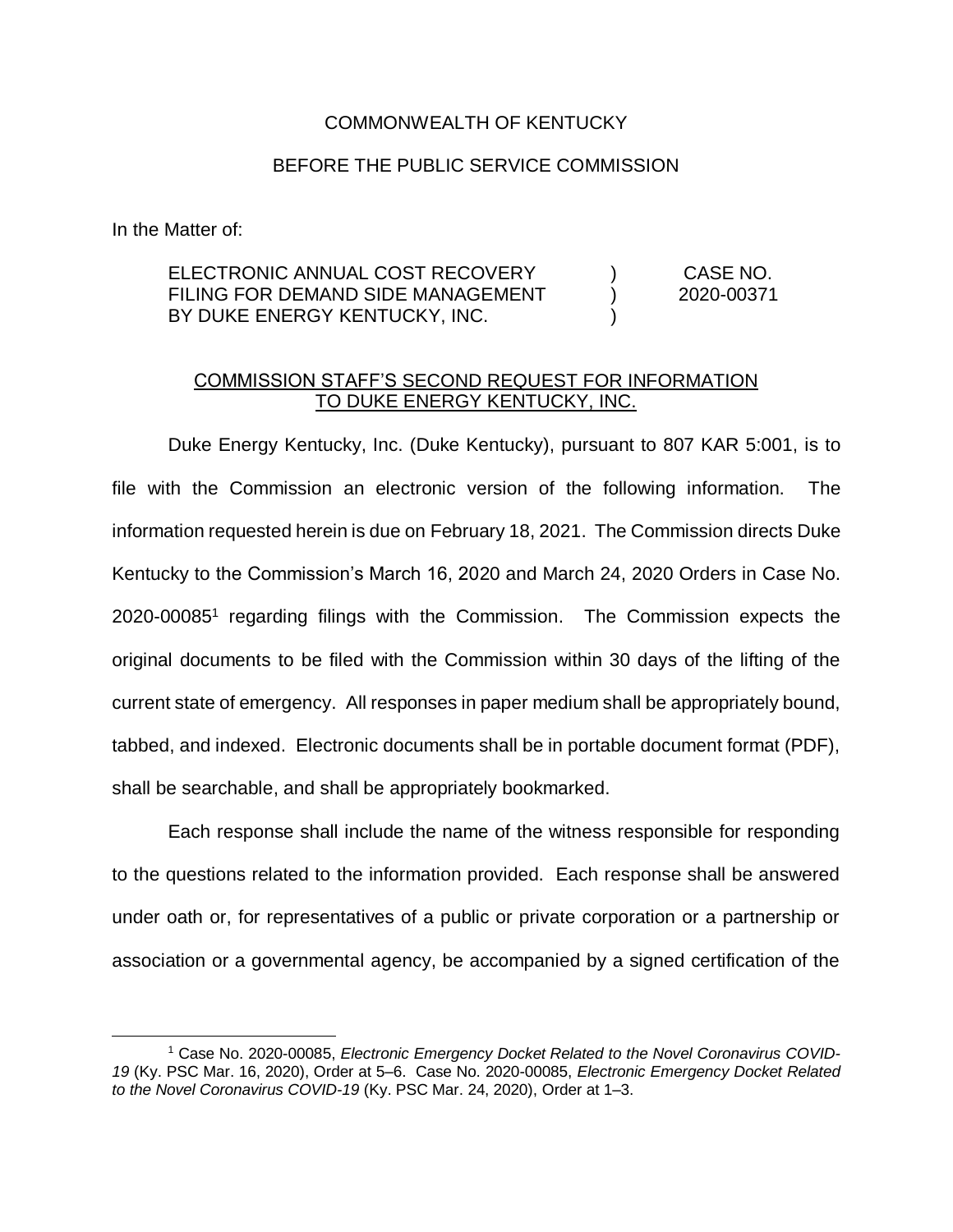preparer or the person supervising the preparation of the response on behalf of the entity that the response is true and accurate to the best of that person's knowledge, information, and belief formed after a reasonable inquiry.

Duke Kentucky shall make timely amendment to any prior response if Duke Kentucky obtains information that indicates the response was incorrect when made or, though correct when made, is now incorrect in any material respect. For any request to which Duke Kentucky fails or refuses to furnish all or part of the requested information, Duke Kentucky shall provide a written explanation of the specific grounds for its failure to completely and precisely respond.

Careful attention shall be given to copied material to ensure that it is legible. When the requested information has been previously provided in this proceeding in the requested format, reference may be made to the specific location of that information in responding to this request. When applicable, the requested information shall be separately provided for total company operations and jurisdictional operations. When filing a paper containing personal information, Duke Kentucky shall, in accordance with 807 KAR 5:001, Section 4(10), encrypt or redact the paper so that personal information cannot be read.

1. Refer to the Application, Appendix B, page 2 of 7. Also, refer to Case No. 2019-00406, Appendix B, page 2 of 7.<sup>2</sup>

a. For each of the following programs, explain why the total projected program costs have increased between the two budgeted years:

(1) Low Income Neighborhood

 $\overline{a}$ 

<sup>2</sup> Case No. 2019-000406, *Electronic Annual Cost Recover Filing for Demand Side Management by Duke Energy Kentucky* (Ky. PSC Apr. 29, 2020).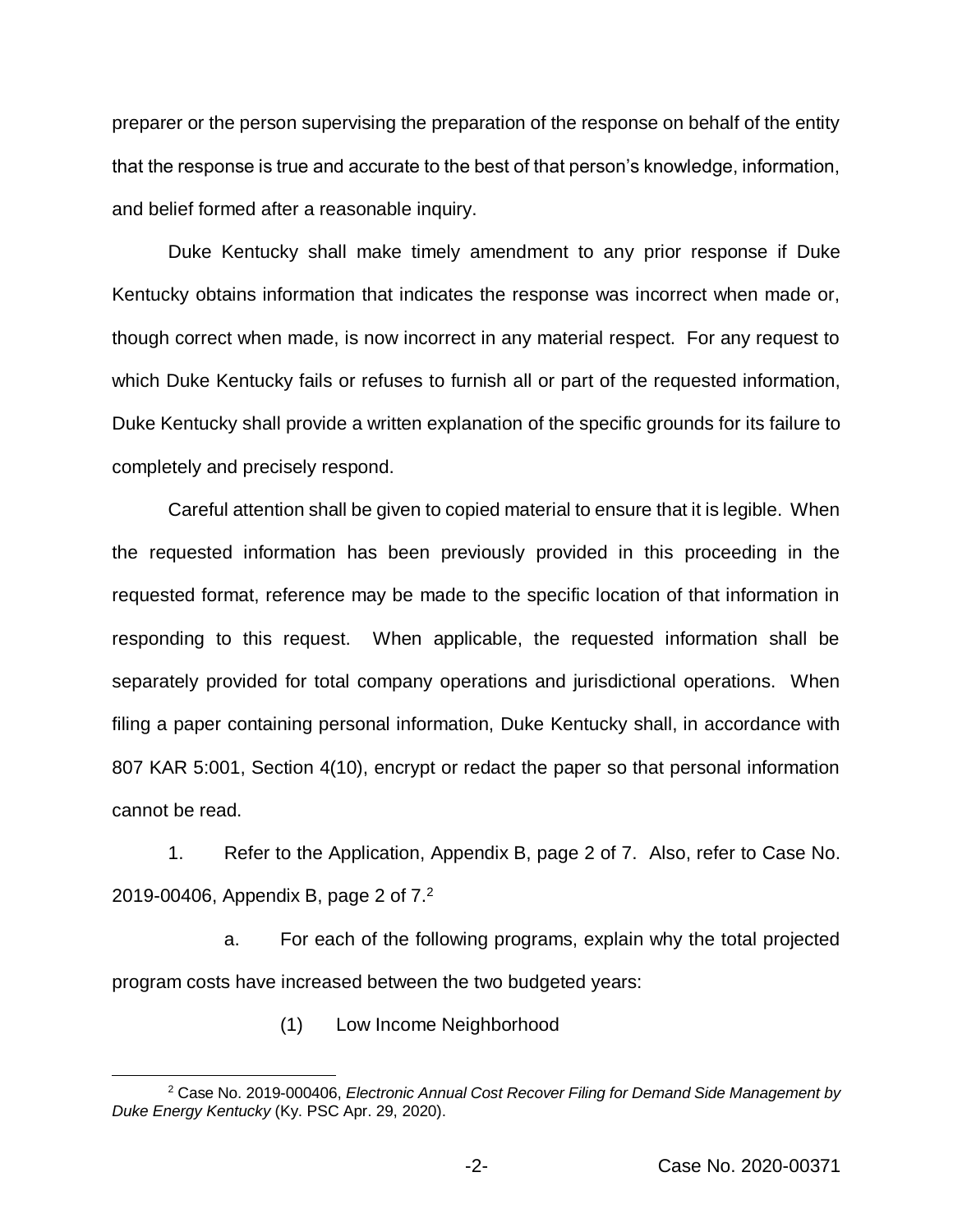- (2) Low Income Services
- (3) Residential Energy Assessments
- (4) Residential Smart Saver
- (5) Power Manager
- (6) Small Business Energy Saver
- (7) Smart Saver Custom
- (8) Smart Saver Prescriptive
- b. Explain why the total projected program costs have decreased

between the two budgeted years for the PowerShare Program.

 $\mathcal{L}\mathcal{L}$ 

Linda C. Bridwell, PE Executive Director Public Service Commission P.O. Box 615 Frankfort, KY 40602

DATED \_\_\_\_\_\_\_\_\_\_\_\_\_\_\_\_\_\_\_\_\_ JAN 21 2021

cc: Parties of Record